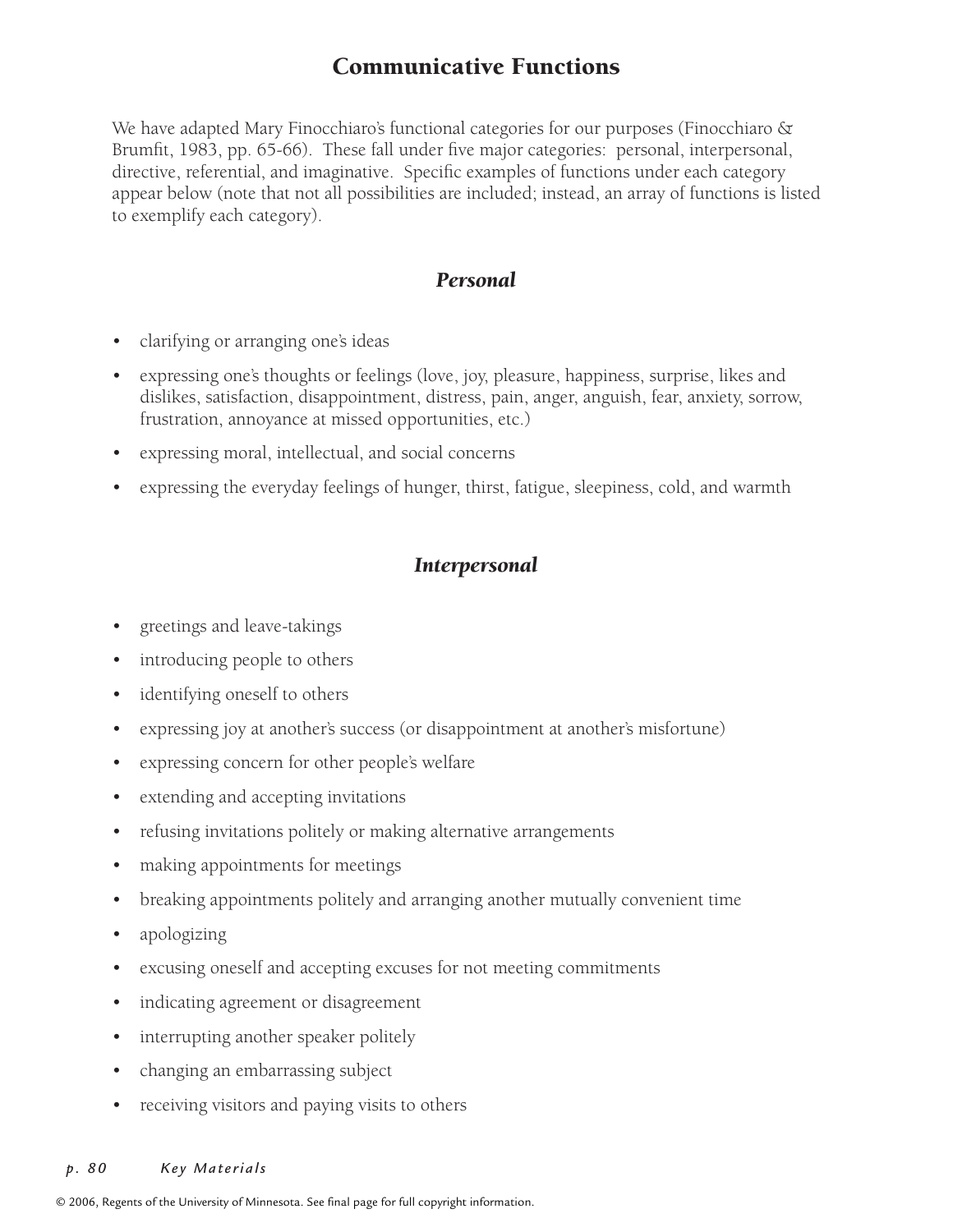- arguing or debating
- offering food or drinks and accepting or declining such offers politely
- sharing wishes, hopes, desires, problems, beliefs, thoughts, opinions, etc.
- asking about others' wishes, hopes, desires, problems, beliefs, thoughts, opinions, etc.
- making promises and committing oneself to some action
- complimenting someone
- making excuses

# *Directive*

Directive functions attempt to influence the actions of others. These include:

- accepting or refusing direction
- making suggestions in which the speaker is included
- persuading someone to change his/her point of view
- requesting and granting permission
- requesting information
- asking for help and responding to a plea for help
- forbidding someone to do something; issuing a command
- giving and responding to instructions or directions
- warning someone
- discouraging someone from pursuing a course of action
- establishing guidelines and deadlines for the completion of actions
- asking for directions or instructions

# *Referential*

- talking or reporting about things, actions, events, or people in the environment
- identifying items or people in the classroom, the school, the home, the community
- asking for a description of someone or something
- describing someone or something
- understanding messages or descriptions
- creating questions
- scanning or skimming for information